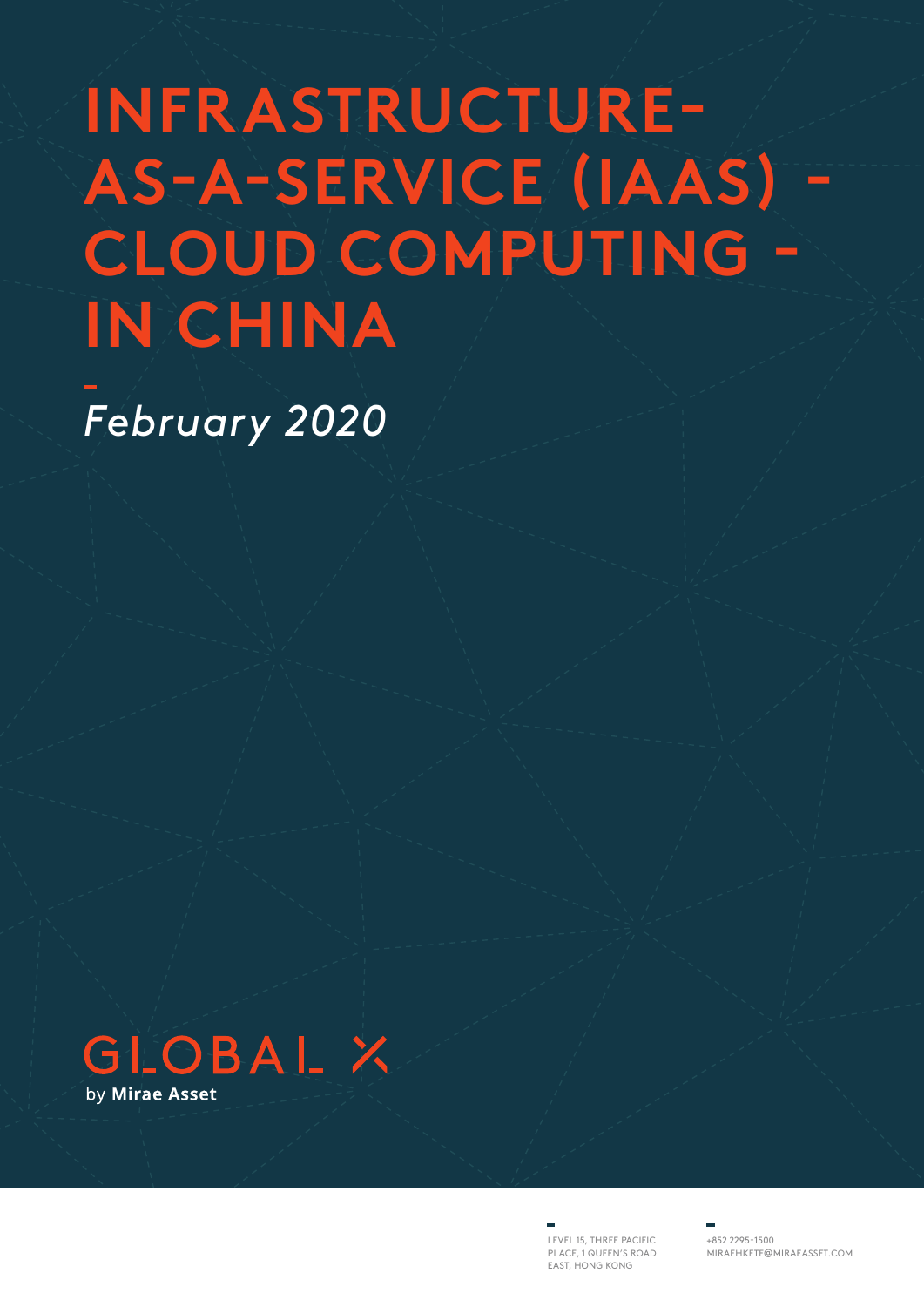

### TABLE OF CONTENTS



LEVEL 15, THREE PACIFIC PLACE, 1 QUEEN'S ROAD EAST, HONG KONG

+852 2295-1500 MIRAEHKETF@MIRAEASSET.COM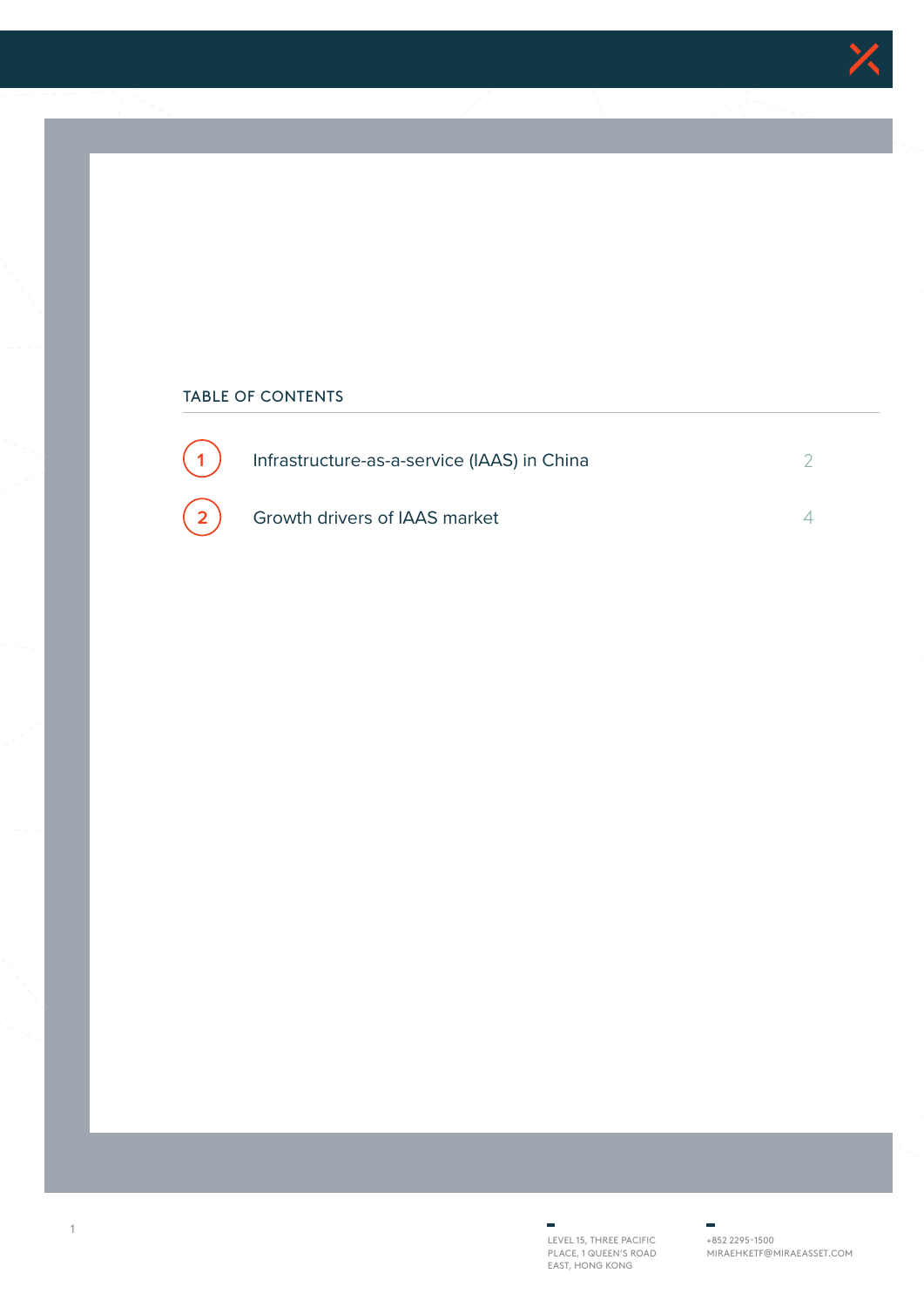

# 1 **INFRASTRUCTURE-AS-A-SERVICE (IAAS) IN CHINA**

According to Ministry of Industrial and Information Technology (MIIT), the cloud market is expected to grow at a 2018-2022E Compond Annual Growth Rate (CAGR) of +32%, reaching RMB 290bn (US\$41bn) in 2022 in China. Public cloud is estimated to reach a 60% share of the total cloud market by 2022 from 40% in 2018.

Within the cloud market ecosystem, infrastructure-as-a-service provides the most fundamental basic services, including server/storage, networking and Information Data Centre (IDC) / Content Delivery Networks (CDN) services for users. IAAS accounts for the majority share of the public cloud market at roughly 62% in 2018 or Rmb 27bn. This service' business model is pay-as-you-go which offers users/consumers the benefit to reduce capex and to operate more efficiently and with more flexibility. IAAS service providers can either build and self-operate data centers or lease from third party vendors.

As of 2Q19, the public Infrastructure-as-a-service (IAAS) market was dominated by top Internet players such as Alibaba and Tencent, taking 42% and 12% market share, followed by China Telecom, and Huawei with 9% and 7% market share respectively. As of the 3Q19, AliCloud and Tencent cloud was still growing at 64% and 80% year over year respectively, showing no sign of slowdown. In the private cloud sector, traditional network providers such as Huawei, ZTE, H3C, Inspur, Sugon, China Telecom, China Unicom, Wangsu continue to dominate the market.



Beyond Ordinary ETFs"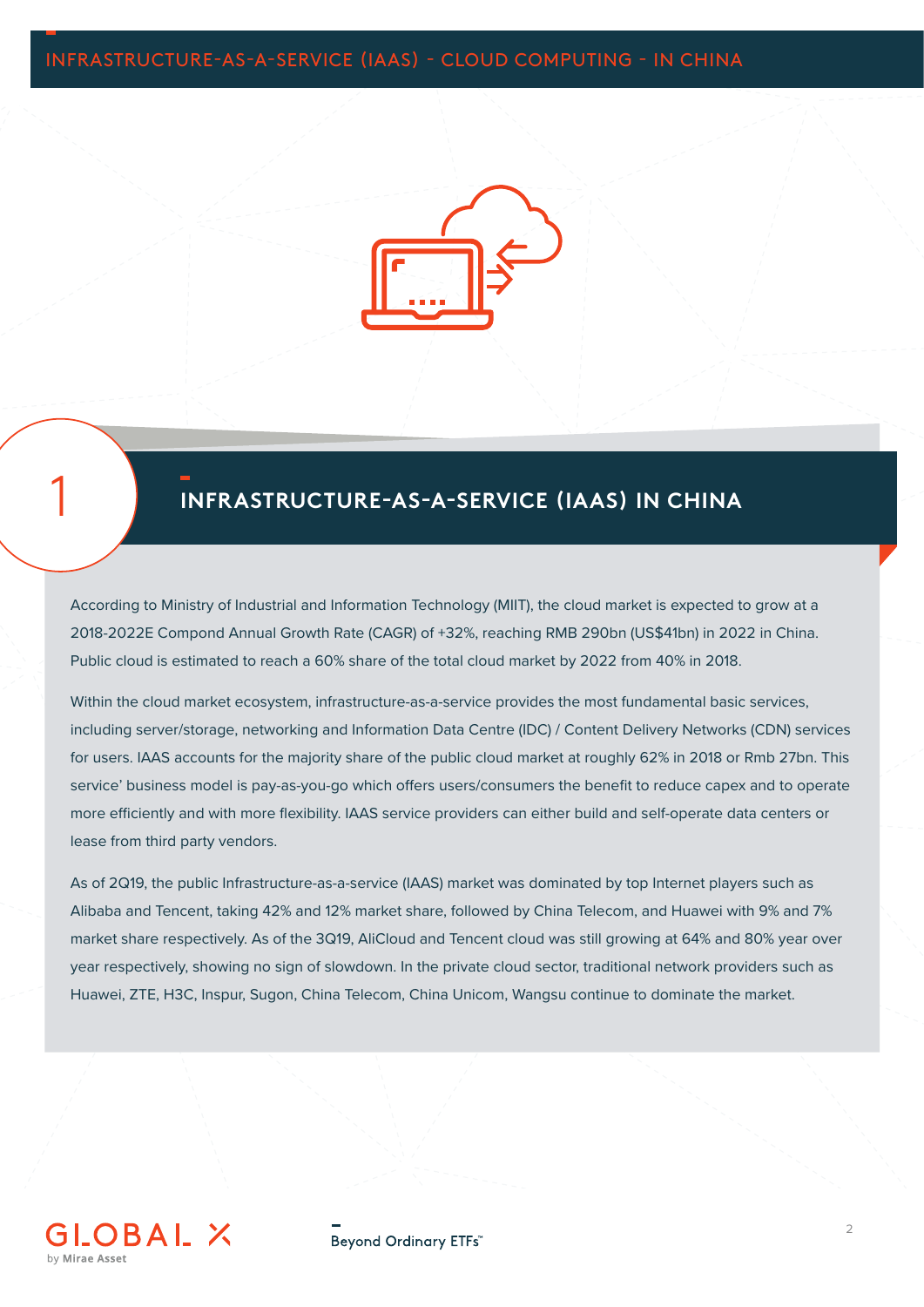

### **MARKET SHARE IAAS MARKET BY REVENUE IN CHINA PUBLIC CLOUD VS PRIVATE CLOUD GROWTH**





Source: Credit Suisse Report 2019 Source: Credit Suisse Report 2019

LEVEL 15, THREE PACIFIC PLACE, 1 QUEEN'S ROAD EAST, HONG KONG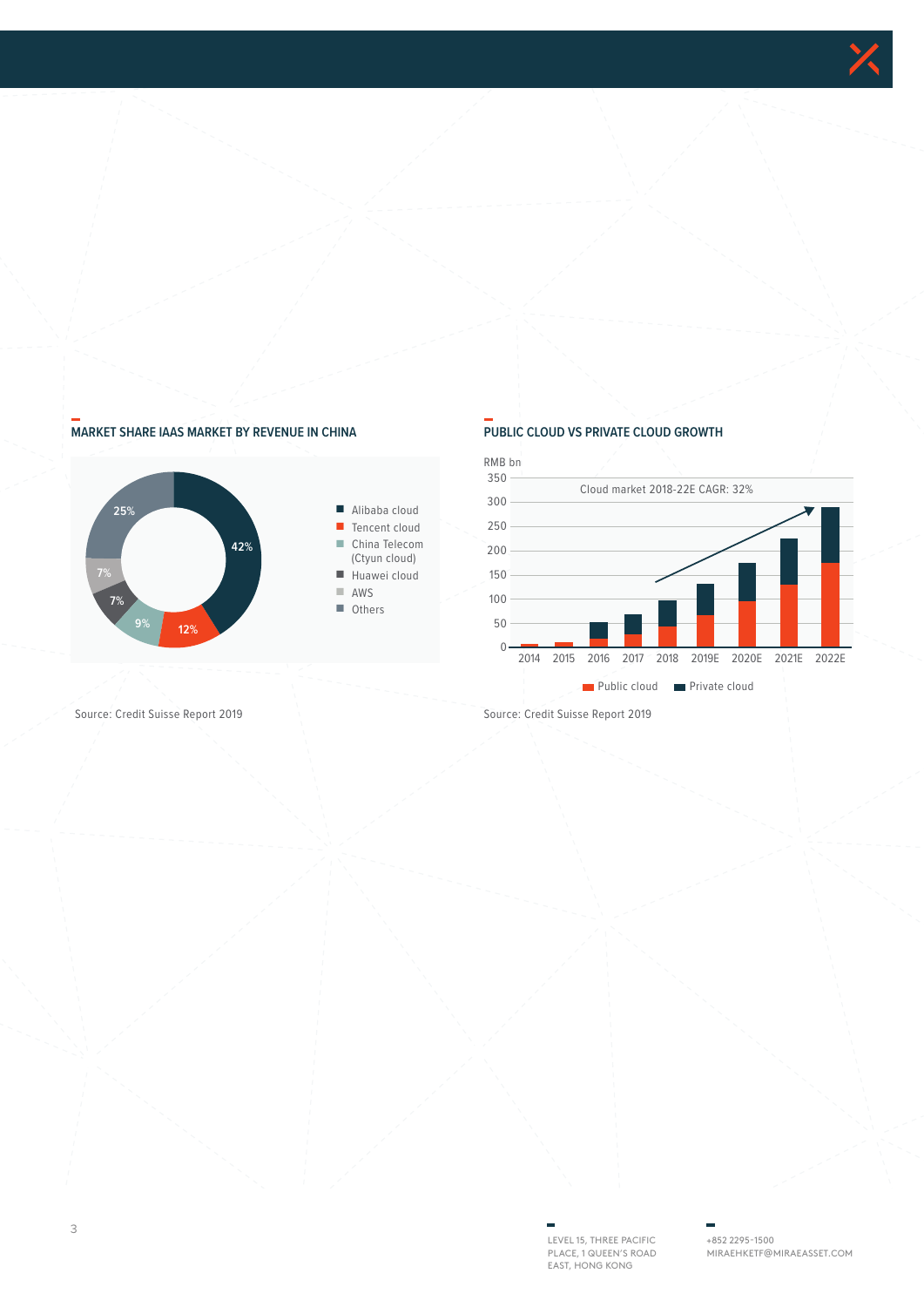

## 2 **GROWTH DRIVERS OF IAAS MARKET**

Shift from private cloud to public cloud and digitization of enterprises and government entities are key drivers supporting cloud computing market growth in China.

Since a decade ago, Chinese Internet companies have been expanding rapidly in the public cloud market by investing heavily in technology and building out the infrastructure. Trough economics of scale, service providers could cut price, which triggered price elasticity which calls for more users adoption and more consumption per user.

China's IT service spending is a mere 3.9% of global IT spending in 2018 while the country's GDP share in global GDP is as much as 15.7%. In fact, the pace of growth of IT service spending in China has experienced acceleration especially over the past three years thanks to the faster development of the infrastructure as a service industry coupled with rising enterprise users awareness and general acceptance for cloud computing services. Lastly, government policy supports also served as an invisible hand pushing the technology penetration to a higher level.

In the next few years, infrastructure-as-a-service market growth is expected to continue to deliver strong growth to eventually normalize to similar pace as data traffic growth. According to Cisco VNI report, data traffic is expected to grow +25% CAGR over 2016-2021 to over 20 ZB. Interestingly not captured in this estimate is the development of 5G which is expected to drive more data traffic. As such, it remains challenging to quantity the ceiling of the market potential.

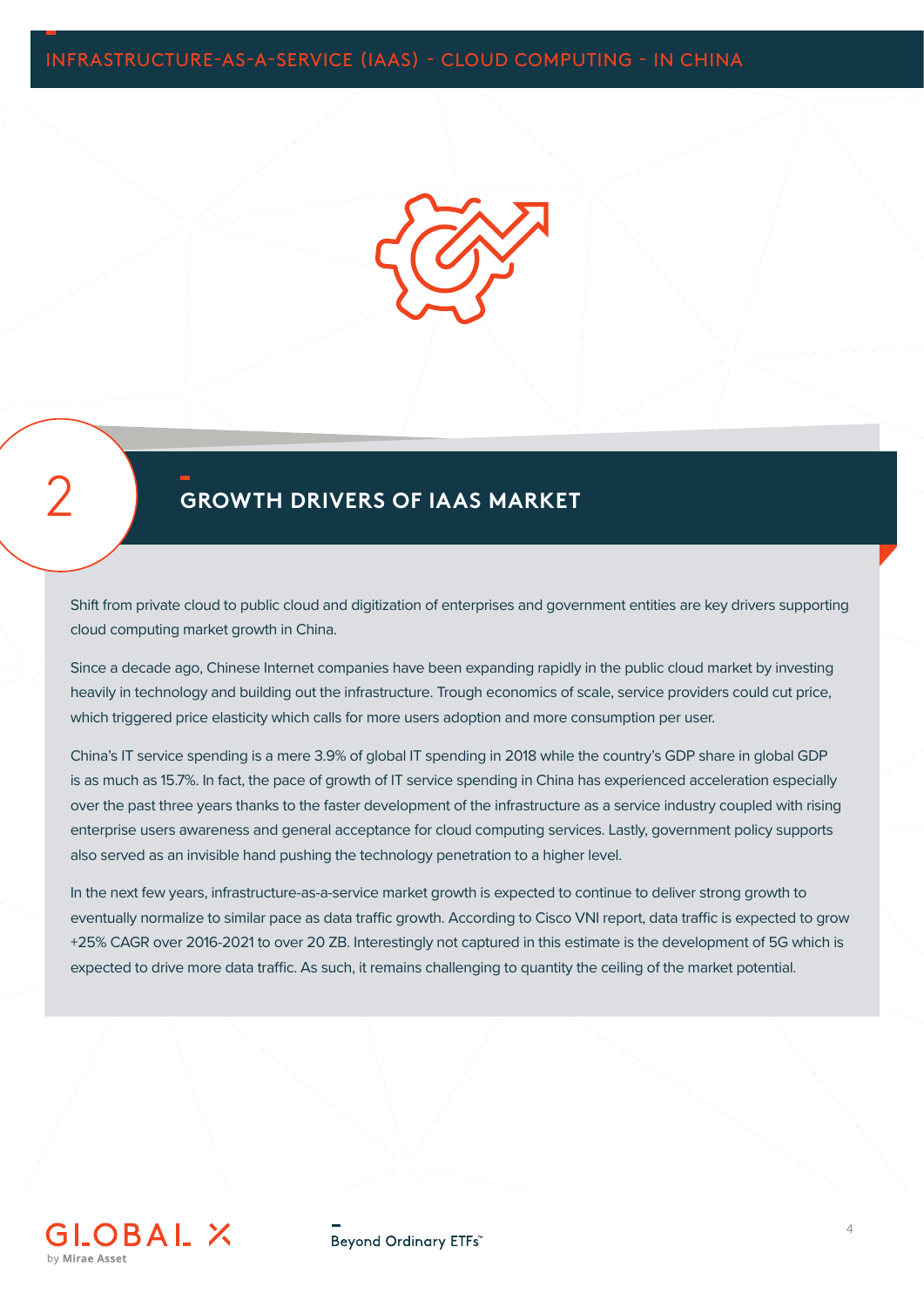



### **IT SPENDING PER COUNTRY**

Source: World bank, Nomura, December 2019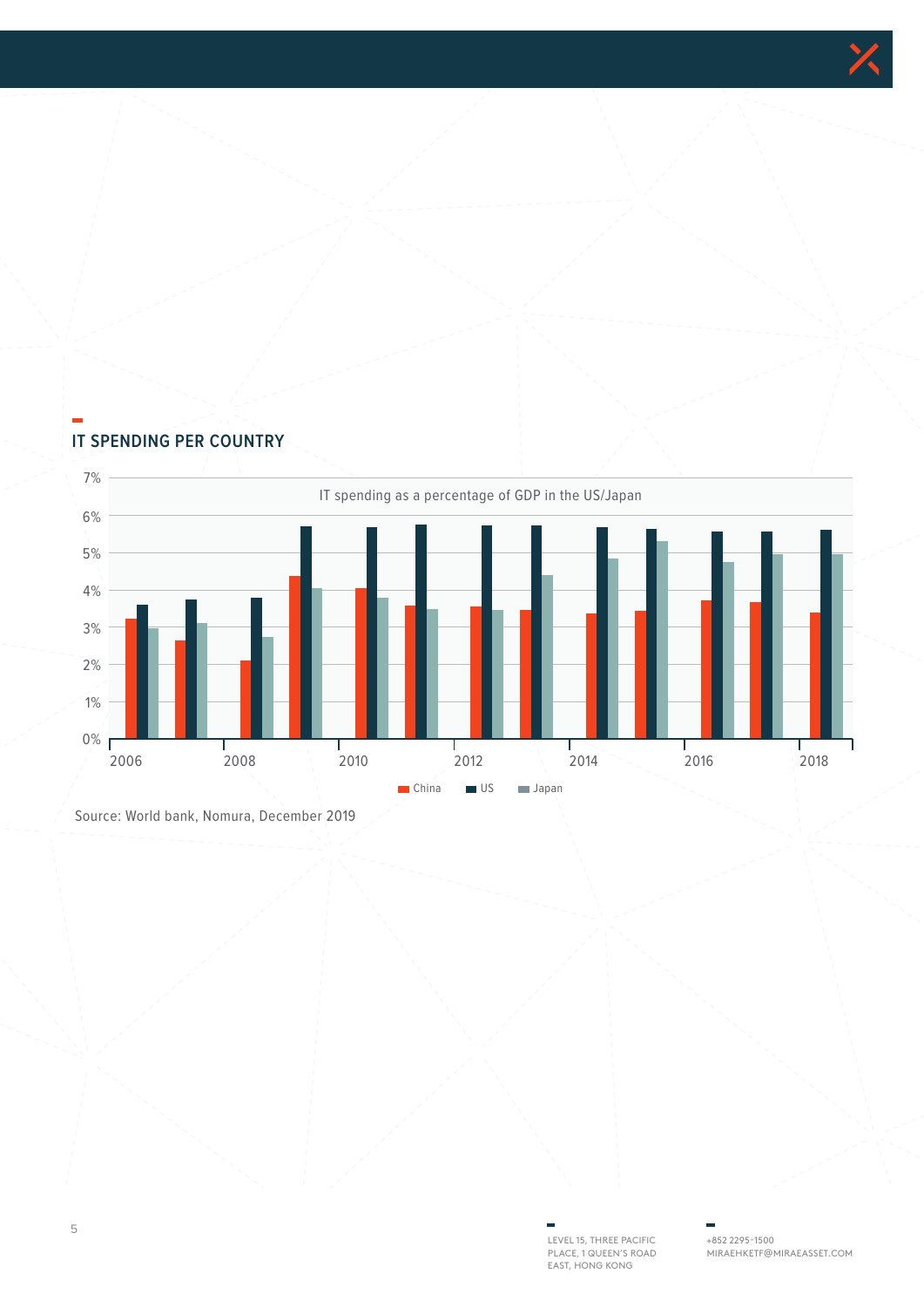### **Disclaimer**

**This document contains the opinions of Mirae Asset Global Investments (HK) Limited ("MAGIHK")** and is intended for your use only. It is not a solicitation, offer or recommendation to buy or sell any security or other financial instrument and shall not constitute any form of regulated financial advice, legal, tax or other regulated service. Information contained herein has been obtained from sources believed to be reliable, but is not guaranteed. MAGIHK makes no representation as to their accuracy or completeness and therefore do not accept any liability for a loss arising from the use of this document.

**All Investments contain risks.** Forecasts, past information and estimates have certain inherent limitations. Statements concerning financial market trends or portfolio strategies are based on current market conditions, which will fluctuate. There is no guarantee that these opinions are suitable for all investors and each investor should evaluate their ability to invest for the long term, especially during periods of downturn in the market. Outlook and strategies are subject to change without notice.

Past performance is not a guarantee or a reliable indicator of future results. Before making any investment decision, investors should read the applicable fund prospectus for details and the risk factors. Investors should ensure they fully understand the risks associated with the applicable investment and should also consider their own investment objective and risk tolerance level. Investors are advised to seek independent professional advice if in doubt.

This document is issued by MAGIHK (Licensed by the Securities and Futures Commission for Types 1, 4 and 9 regulated activities under the Securities and Futures Ordinance). This document has not been reviewed by the Securities and Futures Commission and no part of this publication may be reproduced in any form, or referred to in any other publication, without express written permission of MAGI HK. **Copyright 2020. All rights reserved.**

COM-2020-02-24-HK-R-MKT-ETFWEBSITE



Beyond Ordinary ETFs"